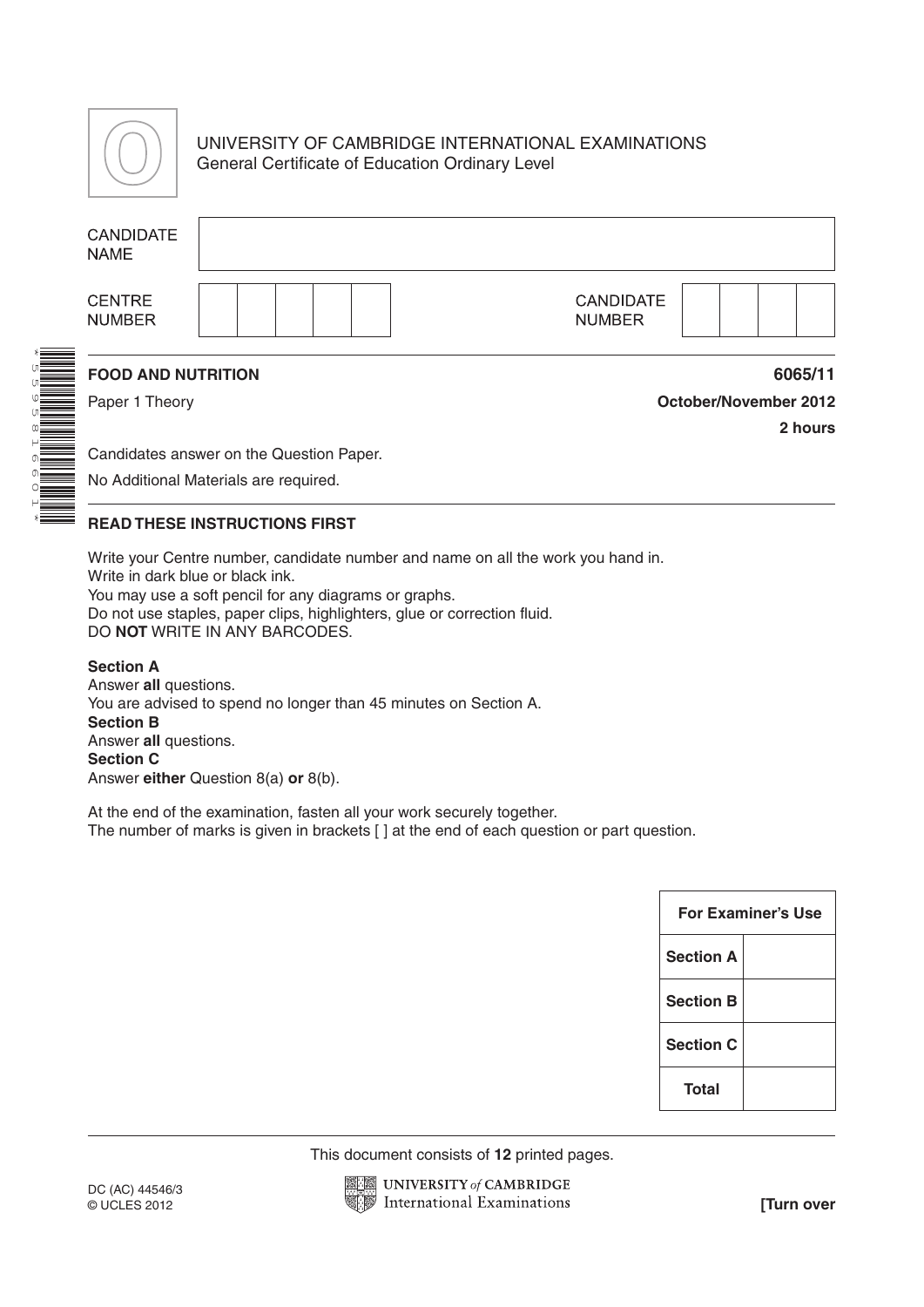|     | <b>Section A</b>                                           | For               |
|-----|------------------------------------------------------------|-------------------|
|     | Answer all questions.                                      | Examiner's<br>Use |
|     | Milk is an important source of protein for young children. |                   |
|     | (a) State three functions of protein.                      |                   |
|     |                                                            |                   |
|     |                                                            |                   |
|     |                                                            |                   |
|     | (b) Name four elements which combine to form protein.      |                   |
|     |                                                            |                   |
|     |                                                            |                   |
| (c) | Define the term High Biological Value (HBV) protein.       |                   |
|     |                                                            |                   |
|     |                                                            |                   |
|     | (d) Name four foods which are good sources of HBV protein. |                   |
|     |                                                            |                   |
|     |                                                            |                   |
| (e) | Define the term Low Biological Value (LBV) protein.        |                   |
|     |                                                            |                   |
|     |                                                            |                   |
| (f) | Name four foods which are good sources of LBV protein.     |                   |
|     |                                                            |                   |
|     |                                                            |                   |
|     | (g) What are complementary proteins?                       |                   |
|     |                                                            |                   |
|     |                                                            |                   |
|     | (h) Give two examples of complementary proteins.           |                   |
|     |                                                            |                   |
|     | $2$                                                        |                   |

## © UCLES 2012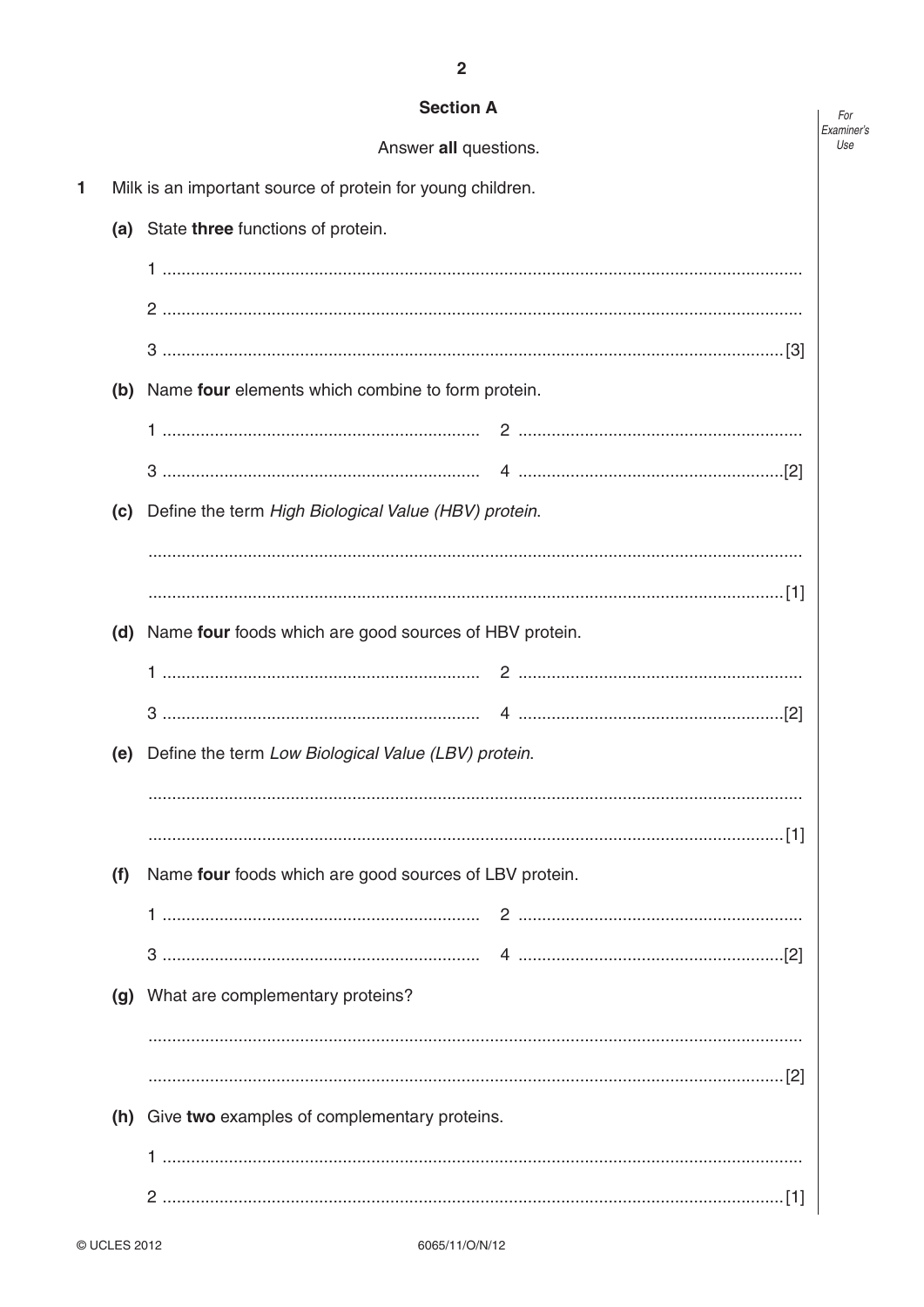| $\overline{2}$ | (a) Describe the digestion and absorption of protein. | For               |
|----------------|-------------------------------------------------------|-------------------|
|                |                                                       | Examiner's<br>Use |
|                |                                                       |                   |
|                |                                                       |                   |
|                |                                                       |                   |
|                |                                                       |                   |
|                |                                                       |                   |
|                |                                                       |                   |
|                |                                                       |                   |
|                |                                                       |                   |
|                |                                                       |                   |
|                |                                                       |                   |
|                |                                                       |                   |
|                | (b) What is meant by the term deamination of protein? |                   |
|                |                                                       |                   |
|                |                                                       |                   |
|                |                                                       |                   |
|                |                                                       |                   |

 $\overline{\mathbf{3}}$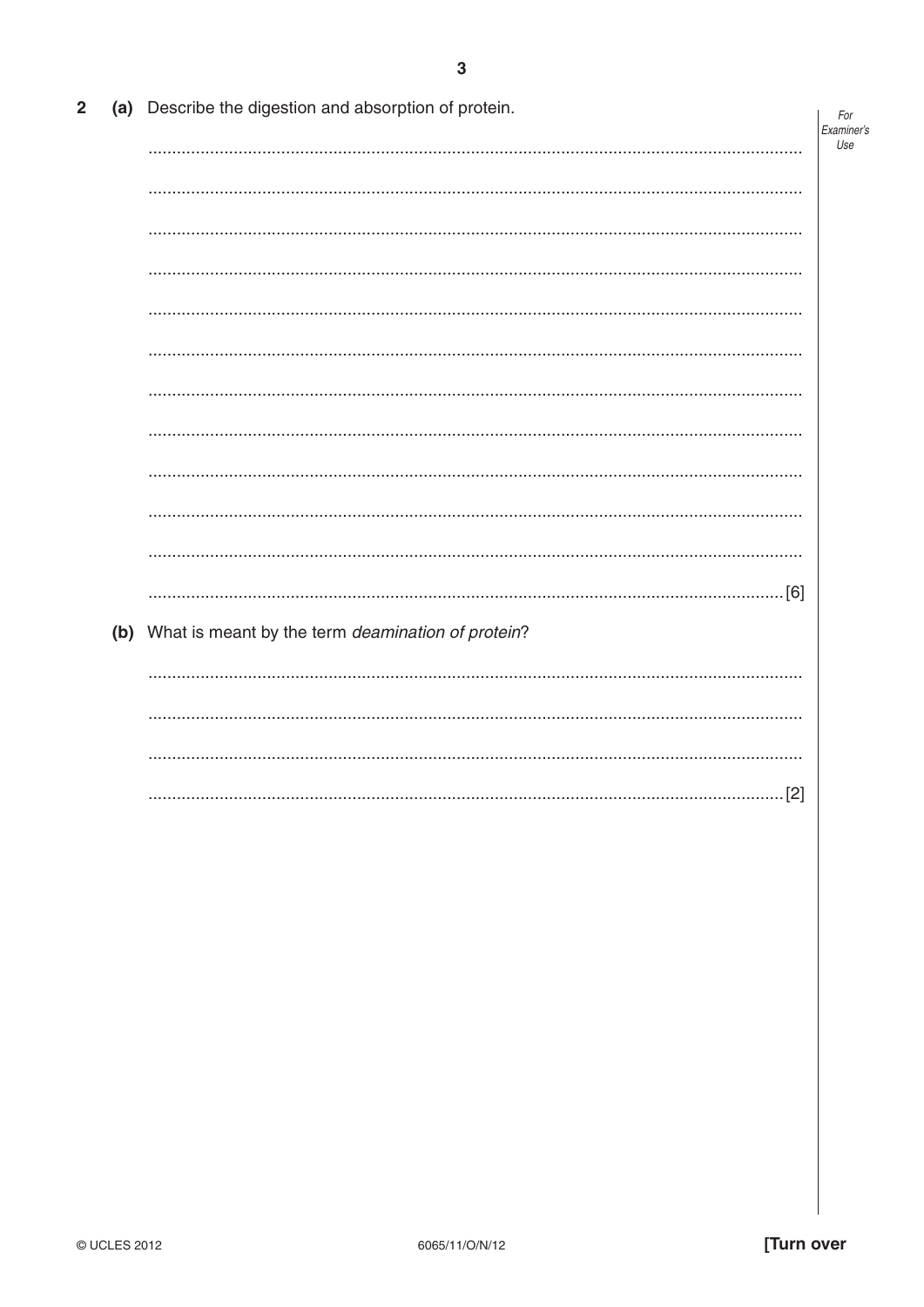|     | White fish is deficient in calcium and vitamin D.                  | Examiner's |
|-----|--------------------------------------------------------------------|------------|
|     | (a) Explain the importance of calcium in the diet.                 |            |
|     |                                                                    |            |
|     |                                                                    |            |
|     |                                                                    |            |
|     |                                                                    |            |
|     |                                                                    |            |
|     |                                                                    |            |
|     |                                                                    |            |
|     | (b) Name four good sources of calcium.                             |            |
|     |                                                                    |            |
|     |                                                                    |            |
|     | (c) Name a deficiency disease associated with calcium.             |            |
|     |                                                                    |            |
|     | (d) Give two symptoms of the deficiency disease identified in (c). |            |
|     |                                                                    |            |
|     |                                                                    |            |
|     |                                                                    |            |
| (e) | Explain the importance of vitamin D in the diet.                   |            |
|     |                                                                    |            |
|     |                                                                    |            |
|     |                                                                    |            |
|     |                                                                    |            |
|     |                                                                    |            |
|     |                                                                    |            |
|     |                                                                    |            |
| (f) | Name four good sources of vitamin D.                               |            |
|     |                                                                    |            |

 $\overline{\mathbf{4}}$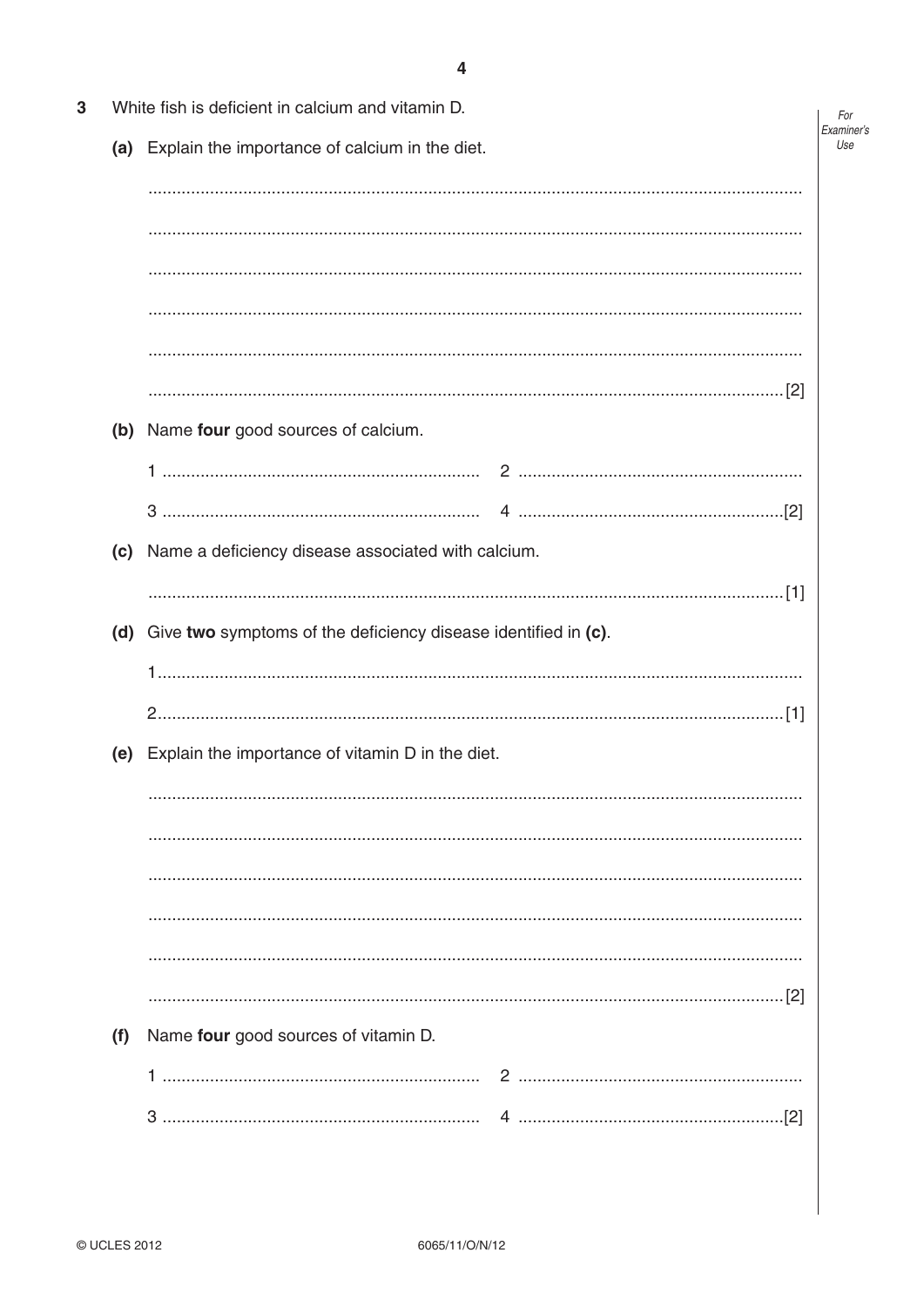| (g) Salt-water fish is a good source of iodine.<br>Explain the importance of iodine in a balanced diet.  | Examiner's |
|----------------------------------------------------------------------------------------------------------|------------|
|                                                                                                          |            |
|                                                                                                          |            |
|                                                                                                          |            |
|                                                                                                          |            |
| (h) Name the deficiency disease associated with a lack of iodine and give one symptom of<br>the disease. |            |
|                                                                                                          |            |
|                                                                                                          |            |
| Discuss ways of encouraging good eating habits in children.                                              |            |
|                                                                                                          |            |
|                                                                                                          |            |
|                                                                                                          |            |
|                                                                                                          |            |
|                                                                                                          |            |
|                                                                                                          |            |
|                                                                                                          |            |
|                                                                                                          |            |
|                                                                                                          |            |
|                                                                                                          |            |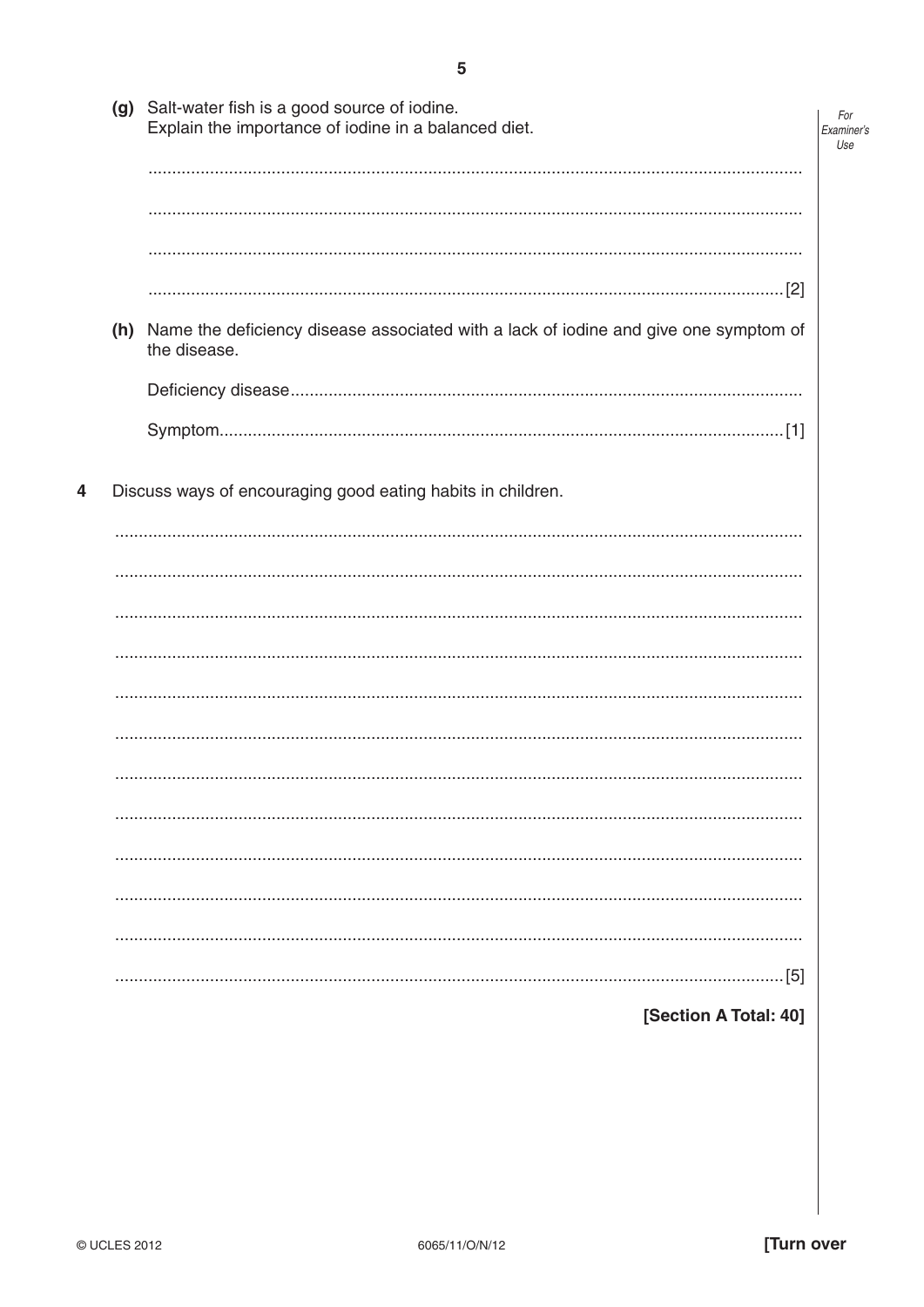|   | <b>Section B</b>                                          | For               |
|---|-----------------------------------------------------------|-------------------|
|   | Answer all questions.                                     | Examiner's<br>Use |
| 5 | Explain the following terms and give one example of each. |                   |
|   | (a) Coagulation                                           |                   |
|   |                                                           |                   |
|   |                                                           |                   |
|   |                                                           |                   |
|   |                                                           |                   |
|   | (b) Fermentation                                          |                   |
|   |                                                           |                   |
|   |                                                           |                   |
|   |                                                           |                   |
|   |                                                           |                   |
|   | (c) Gelatinisation                                        |                   |
|   |                                                           |                   |
|   |                                                           |                   |
|   |                                                           |                   |
|   |                                                           |                   |
|   | (d) Hydrogenation                                         |                   |
|   |                                                           |                   |
|   |                                                           |                   |
|   |                                                           |                   |
|   | (e) Pasteurisation                                        |                   |
|   |                                                           |                   |
|   |                                                           |                   |
|   |                                                           |                   |
|   |                                                           |                   |
|   |                                                           |                   |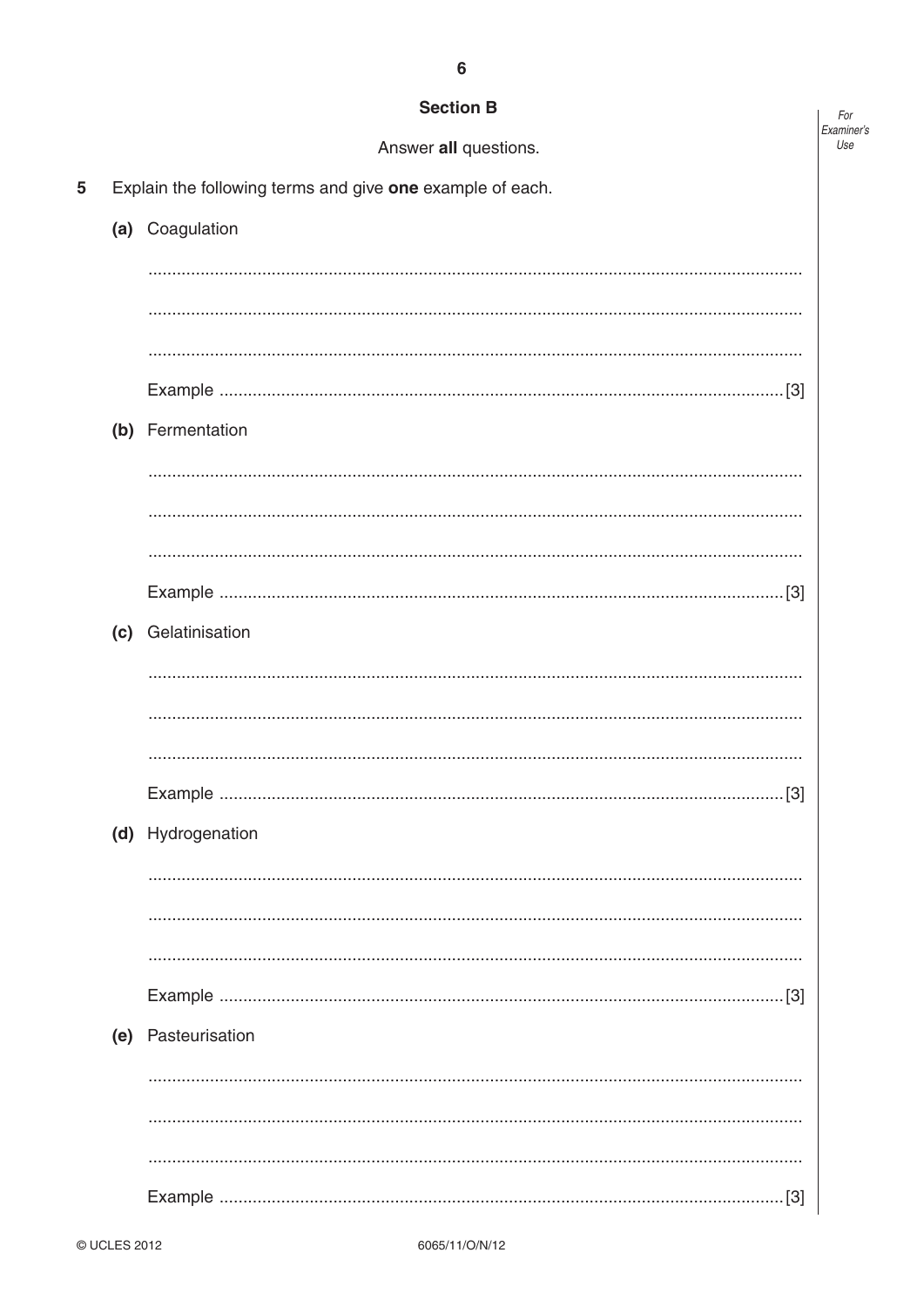| 6 | It is recommended that fruit should be eaten each day.        | For               |
|---|---------------------------------------------------------------|-------------------|
|   | (a) Name five nutrients that can be found in fruit.           | Examiner's<br>Use |
|   | Illustrate your answer with named examples of fruits.         |                   |
|   |                                                               |                   |
|   |                                                               |                   |
|   |                                                               |                   |
|   |                                                               |                   |
|   |                                                               |                   |
|   |                                                               |                   |
|   |                                                               |                   |
|   |                                                               |                   |
|   |                                                               |                   |
|   |                                                               |                   |
|   | (b) State five different ways of using fruit in family meals. |                   |
|   | Give examples to support your answers.                        |                   |
|   |                                                               |                   |
|   |                                                               |                   |
|   |                                                               |                   |
|   |                                                               |                   |
|   |                                                               |                   |
|   |                                                               |                   |
|   |                                                               |                   |
|   |                                                               |                   |
|   |                                                               |                   |
|   |                                                               |                   |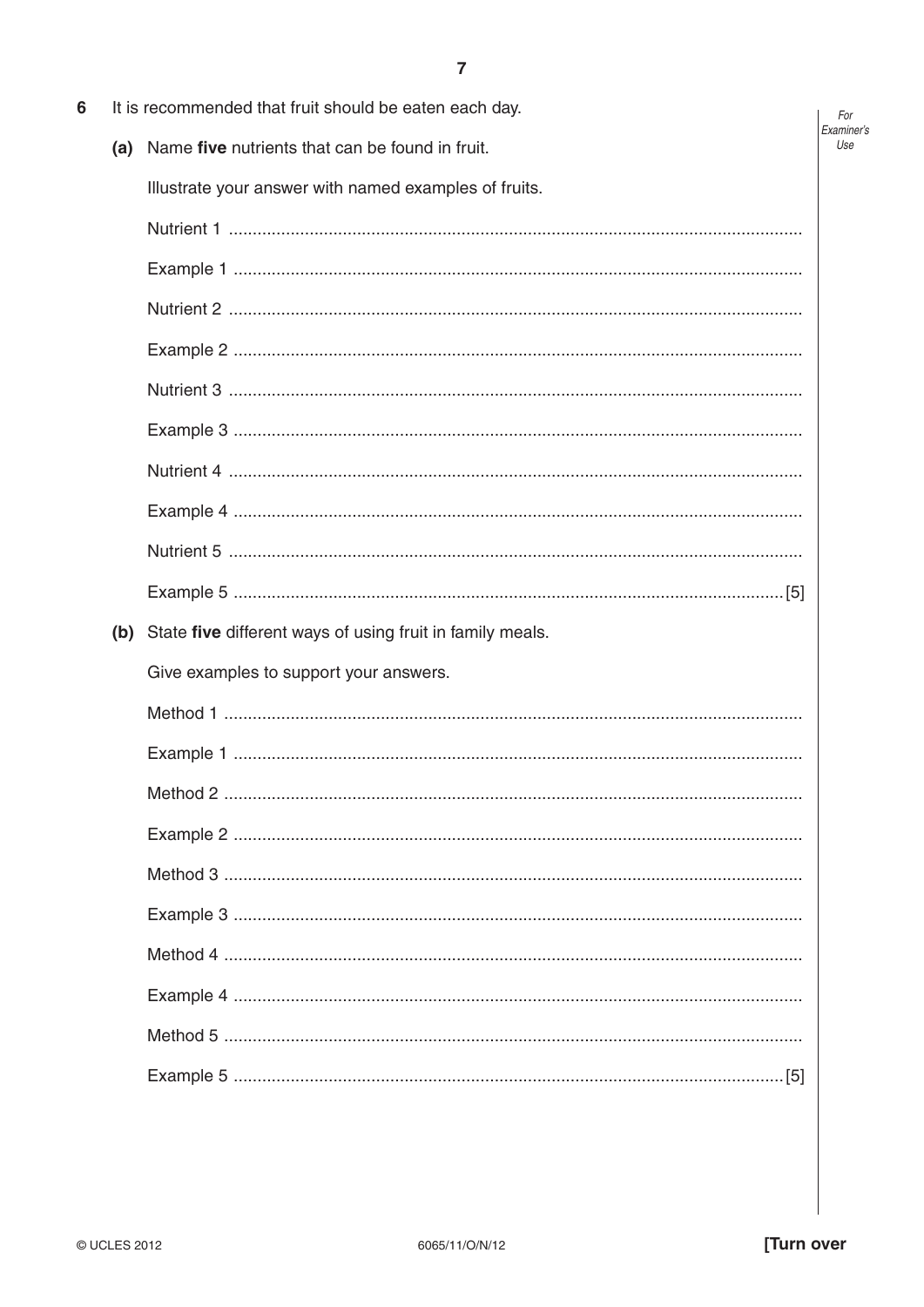| (c) Discuss other reasons for including fruit in the diet.                 | For               |
|----------------------------------------------------------------------------|-------------------|
|                                                                            | Examiner's<br>Use |
|                                                                            |                   |
|                                                                            |                   |
|                                                                            |                   |
|                                                                            |                   |
|                                                                            |                   |
|                                                                            |                   |
|                                                                            |                   |
|                                                                            |                   |
|                                                                            |                   |
| [5]                                                                        |                   |
|                                                                            |                   |
| Write an informative paragraph on each of the following:                   |                   |
| (a) preparing, cooking and serving green vegetables to conserve vitamin C; |                   |
|                                                                            |                   |
|                                                                            |                   |
|                                                                            |                   |
|                                                                            |                   |
|                                                                            |                   |
|                                                                            |                   |
|                                                                            |                   |
|                                                                            |                   |
|                                                                            |                   |
|                                                                            |                   |
|                                                                            |                   |

 $\overline{7}$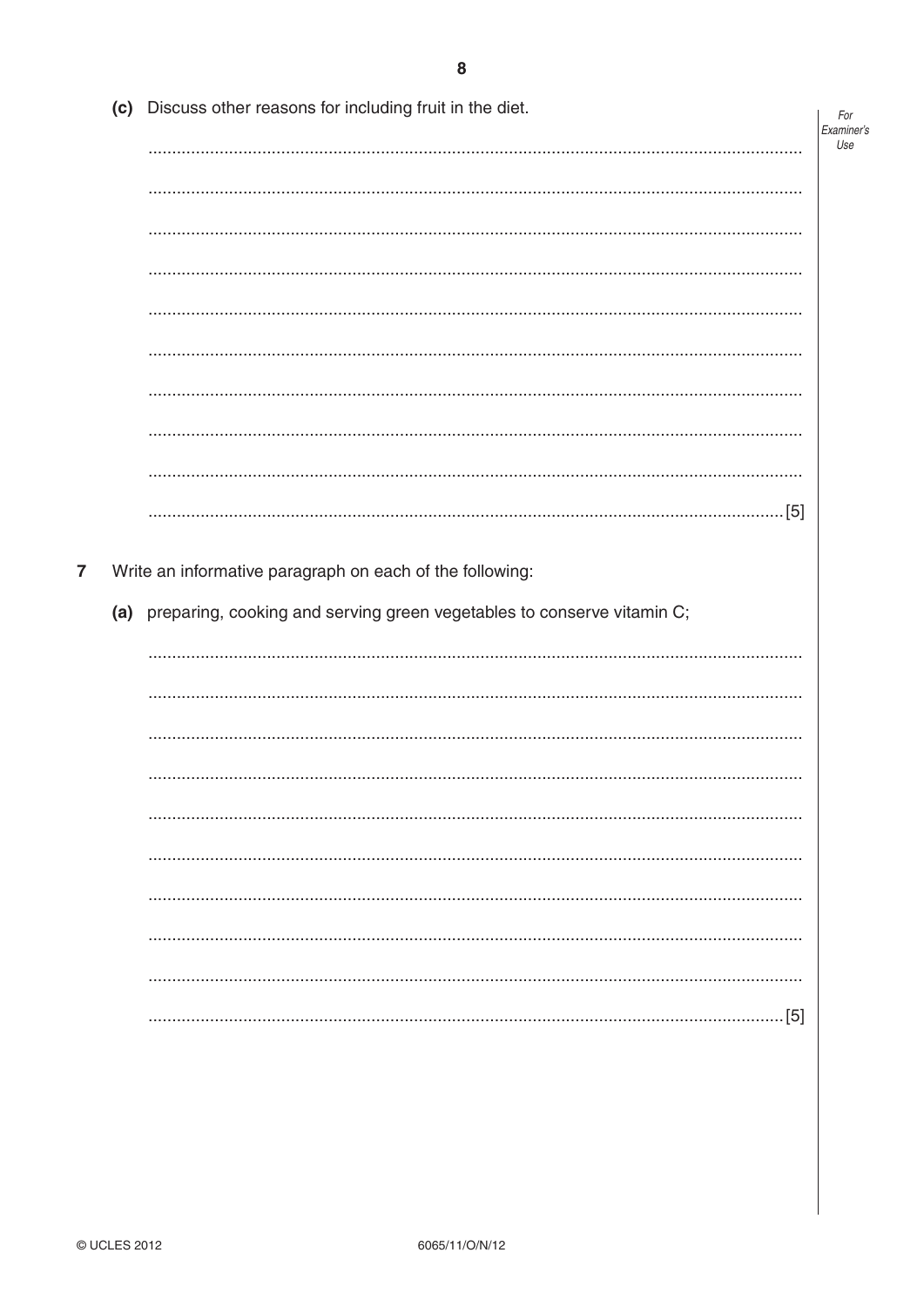| (b) the advantages and disadvantages of frying;          | For               |
|----------------------------------------------------------|-------------------|
|                                                          | Examiner's<br>Use |
|                                                          |                   |
|                                                          |                   |
|                                                          |                   |
|                                                          |                   |
|                                                          |                   |
|                                                          |                   |
|                                                          |                   |
|                                                          |                   |
|                                                          |                   |
|                                                          |                   |
|                                                          |                   |
|                                                          |                   |
|                                                          |                   |
|                                                          |                   |
|                                                          |                   |
|                                                          |                   |
| (c) saving time when preparing and cooking family meals. |                   |
|                                                          |                   |
|                                                          |                   |
|                                                          |                   |
|                                                          |                   |
|                                                          |                   |
|                                                          |                   |
|                                                          |                   |
|                                                          |                   |
| .                                                        |                   |
|                                                          |                   |
|                                                          |                   |
|                                                          |                   |
|                                                          |                   |
|                                                          |                   |
|                                                          |                   |

## [Section B Total: 45]

 $\boldsymbol{9}$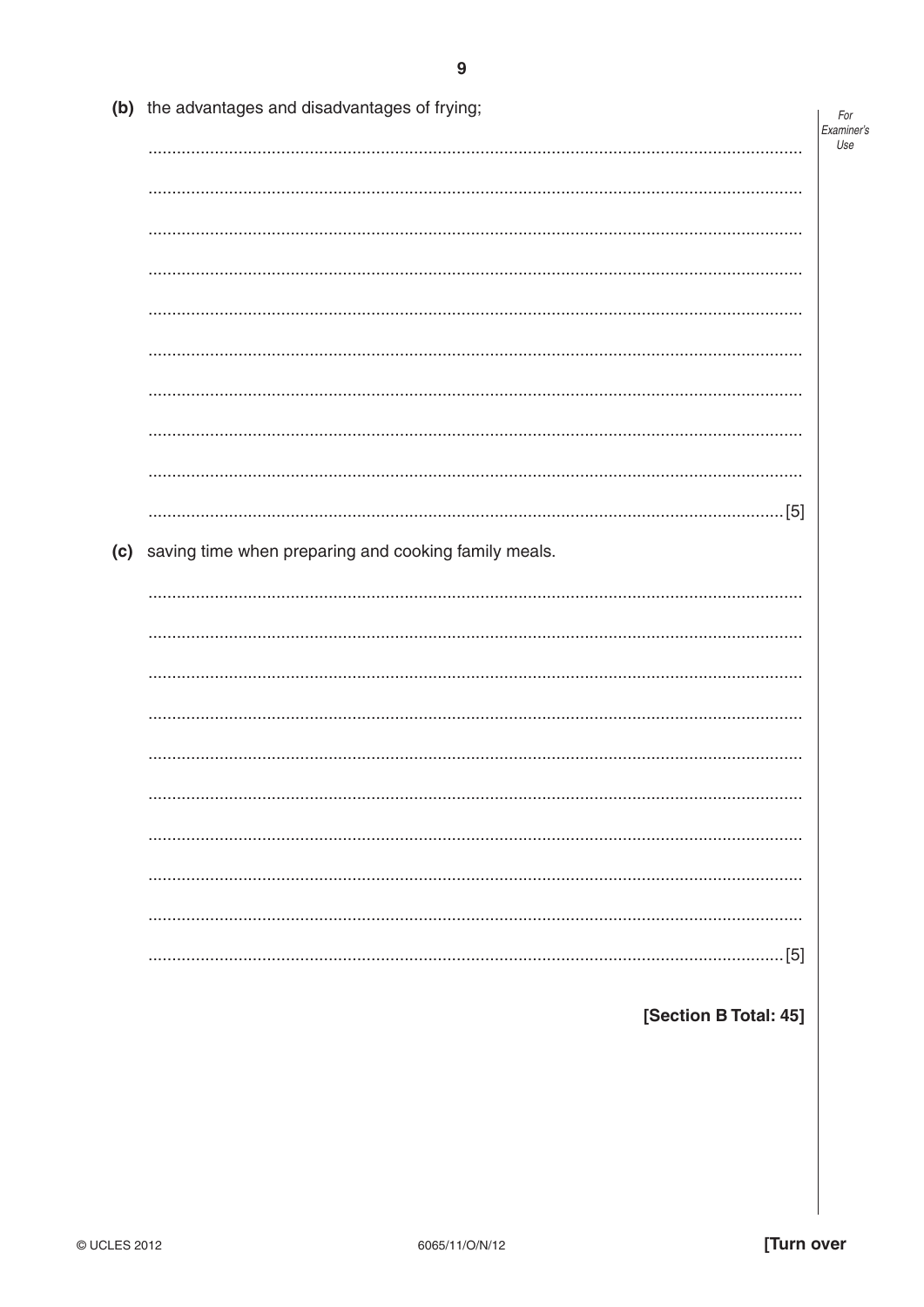## **Section C**

|           | <b>Section C</b>                                                                                                        | For               |
|-----------|-------------------------------------------------------------------------------------------------------------------------|-------------------|
|           | Answer either 8(a) or 8(b).                                                                                             | Examiner's<br>Use |
| 8         | (a) Discuss ways of preventing food spoilage when preparing, cooking and storing food.<br>$[15]$                        |                   |
| <b>OR</b> |                                                                                                                         |                   |
| 8         | (b) Identify and give examples of different raising agents.<br>Discuss their use in the preparation of meals.<br>$[15]$ |                   |
|           |                                                                                                                         |                   |
|           |                                                                                                                         |                   |
|           |                                                                                                                         |                   |
|           |                                                                                                                         |                   |
|           |                                                                                                                         |                   |
|           |                                                                                                                         |                   |
|           |                                                                                                                         |                   |
|           |                                                                                                                         |                   |
|           |                                                                                                                         |                   |
|           |                                                                                                                         |                   |
|           |                                                                                                                         |                   |
|           |                                                                                                                         |                   |
|           |                                                                                                                         |                   |
|           |                                                                                                                         |                   |
|           |                                                                                                                         |                   |
|           |                                                                                                                         |                   |
|           |                                                                                                                         |                   |
|           |                                                                                                                         |                   |
|           |                                                                                                                         |                   |
|           |                                                                                                                         |                   |
|           |                                                                                                                         |                   |
|           |                                                                                                                         |                   |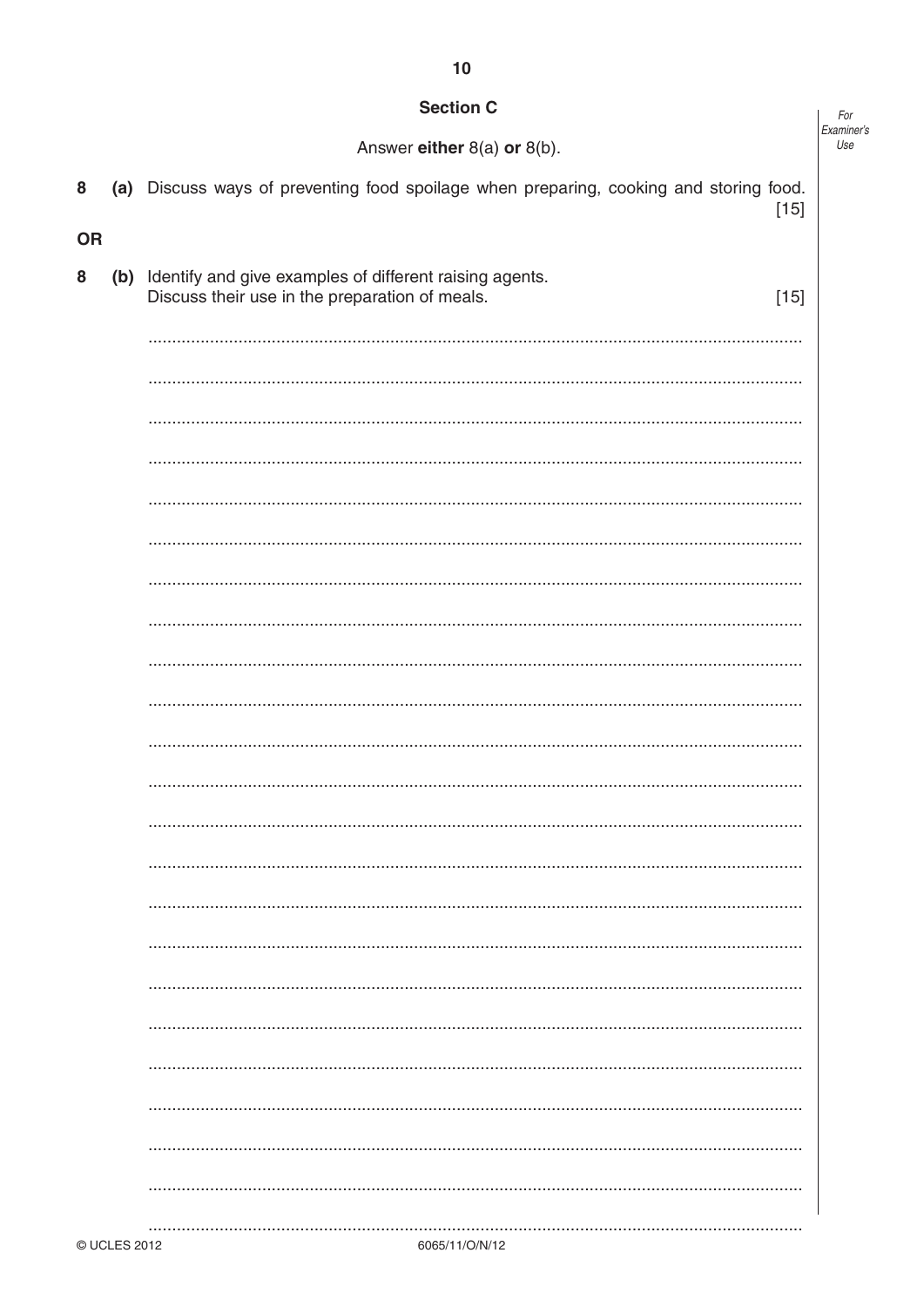| For        |
|------------|
| Examiner's |
| Use        |

 $11$